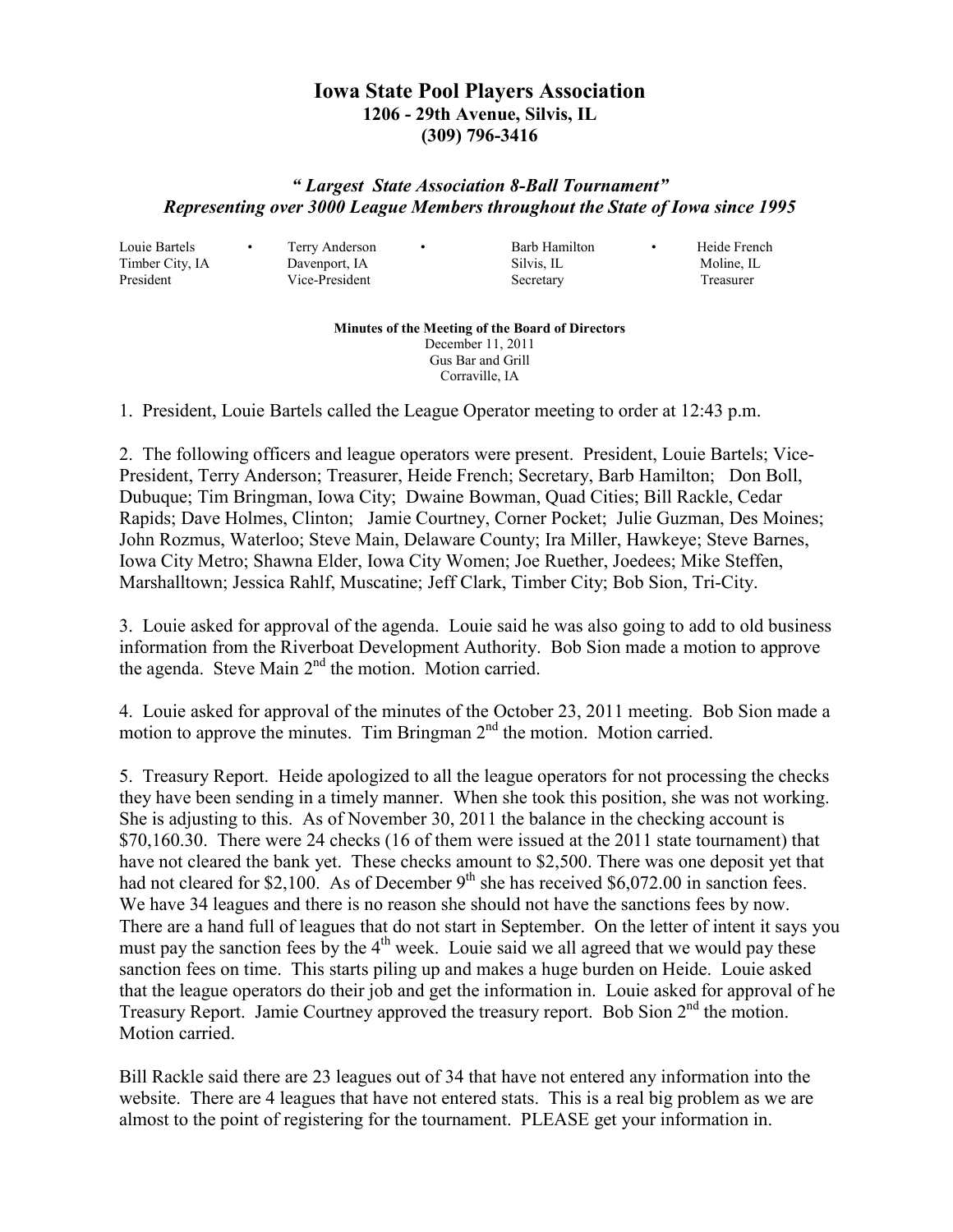6. Signing up elite players on the web site. Bill said he has given the information to Kevin. He has asked Kevin to do the following: Team Level Enhancement; Ability to waive sanctions; Ability to register Elite players for the tournament. He has no way of testing it, so Bill will keep in contact with Kevin.

7. Cedar Rapids situation. Because Camden is not being sanctioned with the ISPA, Bill Rackle requested Jack Craft and Steve Miller be able to play in the Cedar Rapids Metro league in the winter to enable to play on a team with 5 other players. They paid their sanction fee in the summer to Camden. Heide has the check from Camden waiting for direction on whether to cash it. After much discussion, Terry made a motion to allow 2 players (Jack Craft and Steve Miller) from Cedar Rapids Metro league to join a Camden team from the summer session. They must have their weeks. Jamie Courtney 2<sup>nd</sup> the motion. Motion carried. Dave said until the sanction fees are paid, we cannot allow the Camden team to play. Louie is going to call the lawyer to see if we can cash the check.

8. Junior's tournament. Ages 8-14 and 15-18. Louie mentioned how well the tournament went last year and we need to get the information out to all of the players so they know that this is an opportunity for their kids. This tournament has a lot of room to grow. Terry asked Louie to explain on how they get there. The cost was \$33 to get into the tournament, which included all sanctions and they have an opportunity to go to the nationals. The winners did not get jackets last year and Terry mentioned to Barb to request jackets next year for them. This tournament is also a 9 ball tournament only.

9. Reclassification Requests. Louie said there were players that were put into the team masters list based on the last 3 years. Some of these players could be qualified to request to go down, therefore we gave them this opportunity until today. Louie has a petition that their league was not represented correctly by their league operator. The petition was from many players within all the leagues. Louie said there is a lack of communication to the players. We all need to be aware that the information we discuss at these meetings should get to the players. We are the communication to the players. Dwaine said we at one time talked about getting contact information on the sign-up sheets. Louie asked Donny if he received any reclassification requests. Donny said he received approximately 8 requests. One of them was a master team request and they got  $2<sup>nd</sup>$  last year in the tournament. Tim said these players have to realize they must play in their level for 2 years before reclassifying. Louie asked if there were any more reclassification requests. There were no more.

10. Team Classifications. Louie asked if there are any team classification requests. Donny said no but he had a question about the players that are master seniors. He wanted to clarify if there are master seniors that did not get in the money in the seniors for 2 years, they are wanting to move to the open. It was decided that the master seniors must play in the masters for 2 years before requesting to go to the open. Louie asked for any other issues on team classifications.

11. Louie said we have received our grant for this year from the Riverboat Authority. It will be \$10,000.00. Louie has to submit the paperwork to receive this.